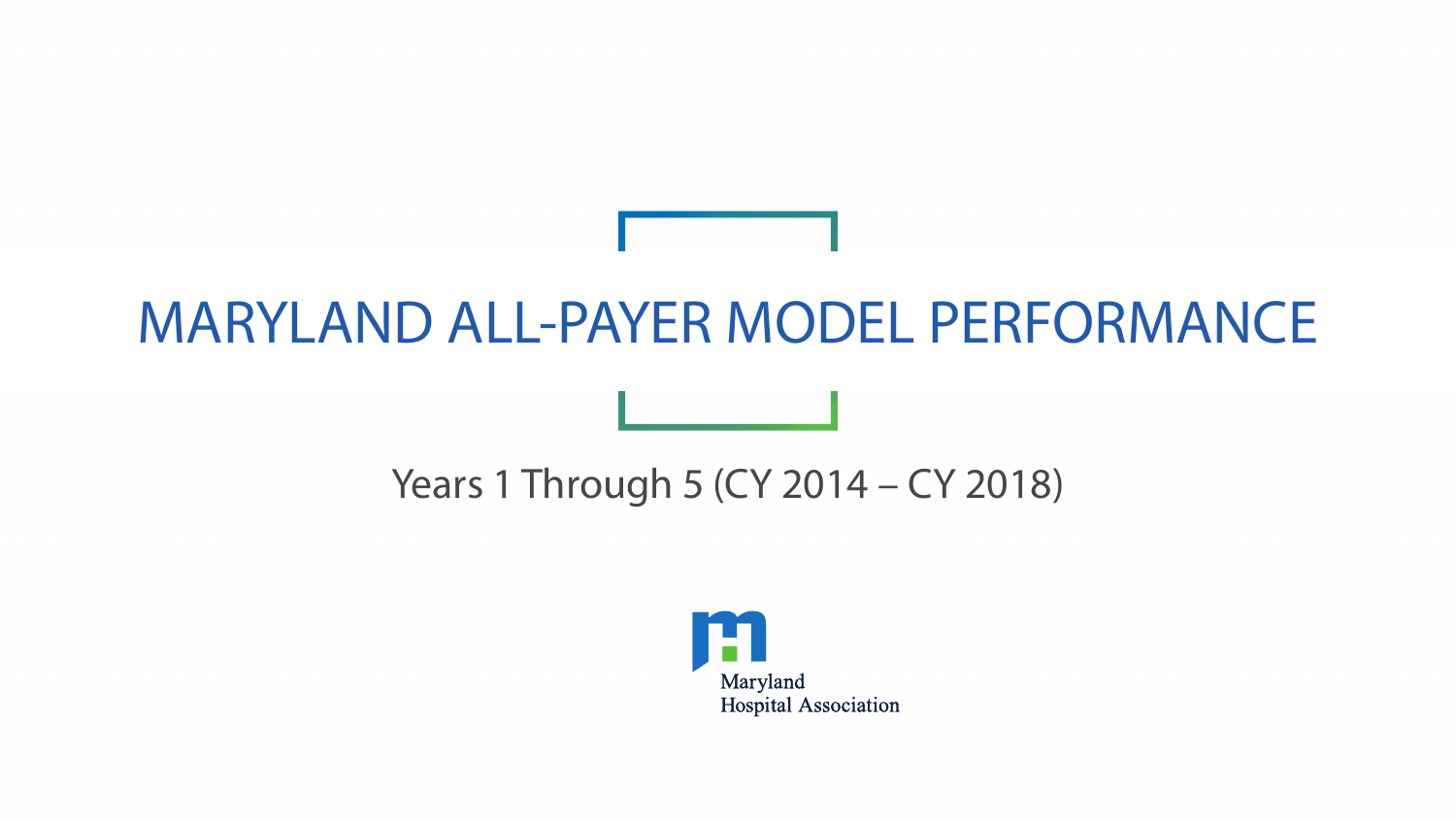#### MARYLAND ALL-PAYER MODEL – PERFORMANCE DASHBOARD CUMULATIVE PERFORMANCE – YEARS 1 THROUGH 5

|                                                                                                  | Performance                             | <b>Target</b>                                       |                                                                                                                   |
|--------------------------------------------------------------------------------------------------|-----------------------------------------|-----------------------------------------------------|-------------------------------------------------------------------------------------------------------------------|
| <b>ALL-PAYER HOSPITAL SPENDING</b><br><b>GROWTH PER CAPITA</b><br>(compared to Maryland)         | 10.05%<br>spending growth               | 19.23%<br>spending growth or<br>below               | <b>PERIOD</b><br>CY2014-CY2018 YTD vs. cumulative<br>target<br><b>DATA</b><br><b>HSCRC</b> monthly financial data |
| <b>MEDICARE HOSPITAL SPENDING</b><br><b>GROWTH PER BENEFICIARY</b><br>(compared to national)     | <b>\$1.42B</b><br>in cumulative savings | <b>\$330M</b><br>in cumulative savings at<br>year 5 | <b>PERIOD</b><br>CY2014-CY2018 vs. cumulative target<br><b>DATA</b><br>CMS data <sup>1</sup>                      |
| <b>MEDICARE ALL-PROVIDER SPENDING</b><br><b>GROWTH PER BENEFICIARY</b><br>(compared to national) | 2.74%<br>below national growth<br>rate  | lower than the national<br>growth rate from 2013    | <b>PERIOD</b><br>CY2014-CY2018 vs. CY2013 base<br><b>DATA</b><br>$CMS$ data <sup>1</sup>                          |
| <b>MEDICARE READMISSION RATE</b><br>(compared to national)                                       | 0.25%<br>lower than national<br>average | $\leq$ national average at<br>the end of year 5     | <b>PERIOD</b><br>CY 2018 comparison<br><b>DATA</b><br>CMS data $1,2$                                              |
| <b>MARYLAND HOSPITAL ACQUIRED</b><br><b>CONDITIONS RATE</b><br>(compared to Maryland)            | 51.50%<br>decrease                      | 30%<br>decrease or more                             | <b>PERIOD</b><br>CY2013 vs CY2018<br><b>DATA</b><br><b>HSCRC</b> monthly data                                     |

Note (1): Data contain summaries prepared by HSCRC based on data provided by the Centers for Medicare & Medicaid Services (CMS) and have not been verified by CMS Note (2): Data obtained from July 2019 HSCRC Commission Meeting, Monitoring Maryland Performance, Quality Data presentation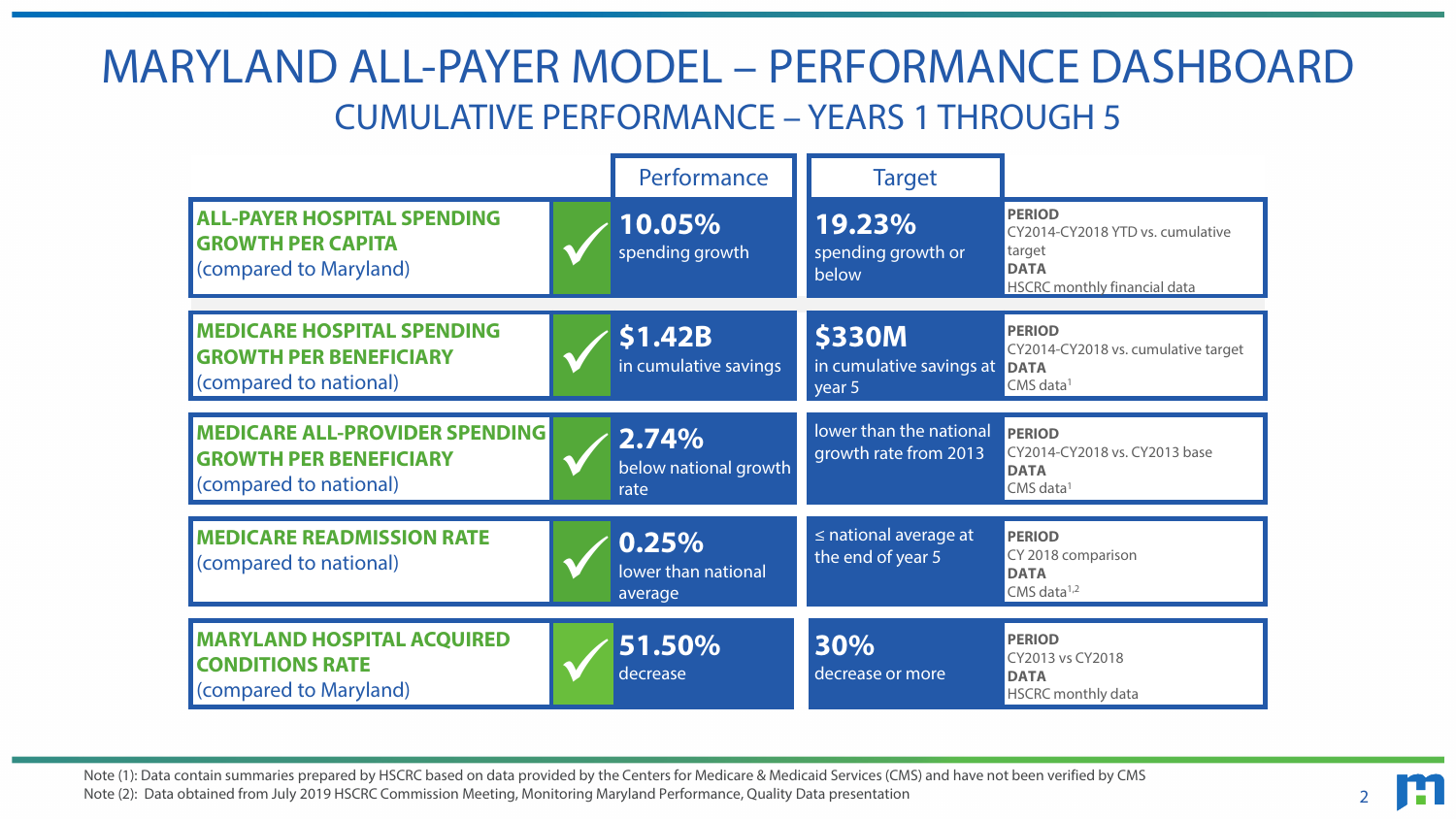#### ALL-PAYER HOSPITAL SPENDING GROWTH PER CAPITA TARGET: ≤ 3.58% PER CAPITA ANNUALLY



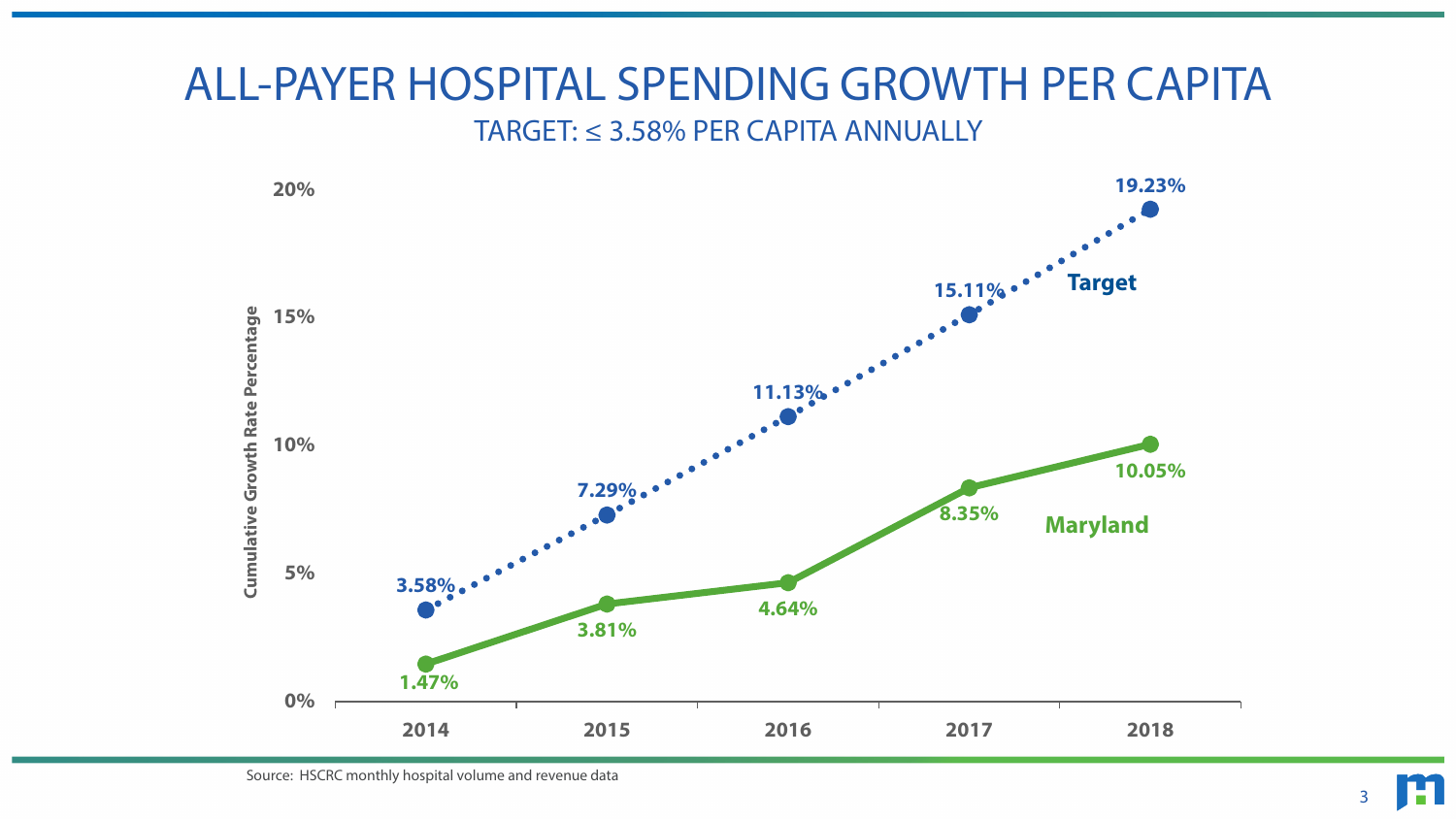#### MEDICARE HOSPITAL SPENDING GROWTH PER BENEFICIARY TARGET: ≥ \$330M CUMULATIVE OVER 5 YEARS



Source: CMS monitoring data

Note: Data contain summaries prepared by HSCRC based on data summaries provided by the federal government; data are preliminary and contain lags in claims and there may be material differences in results when final data are received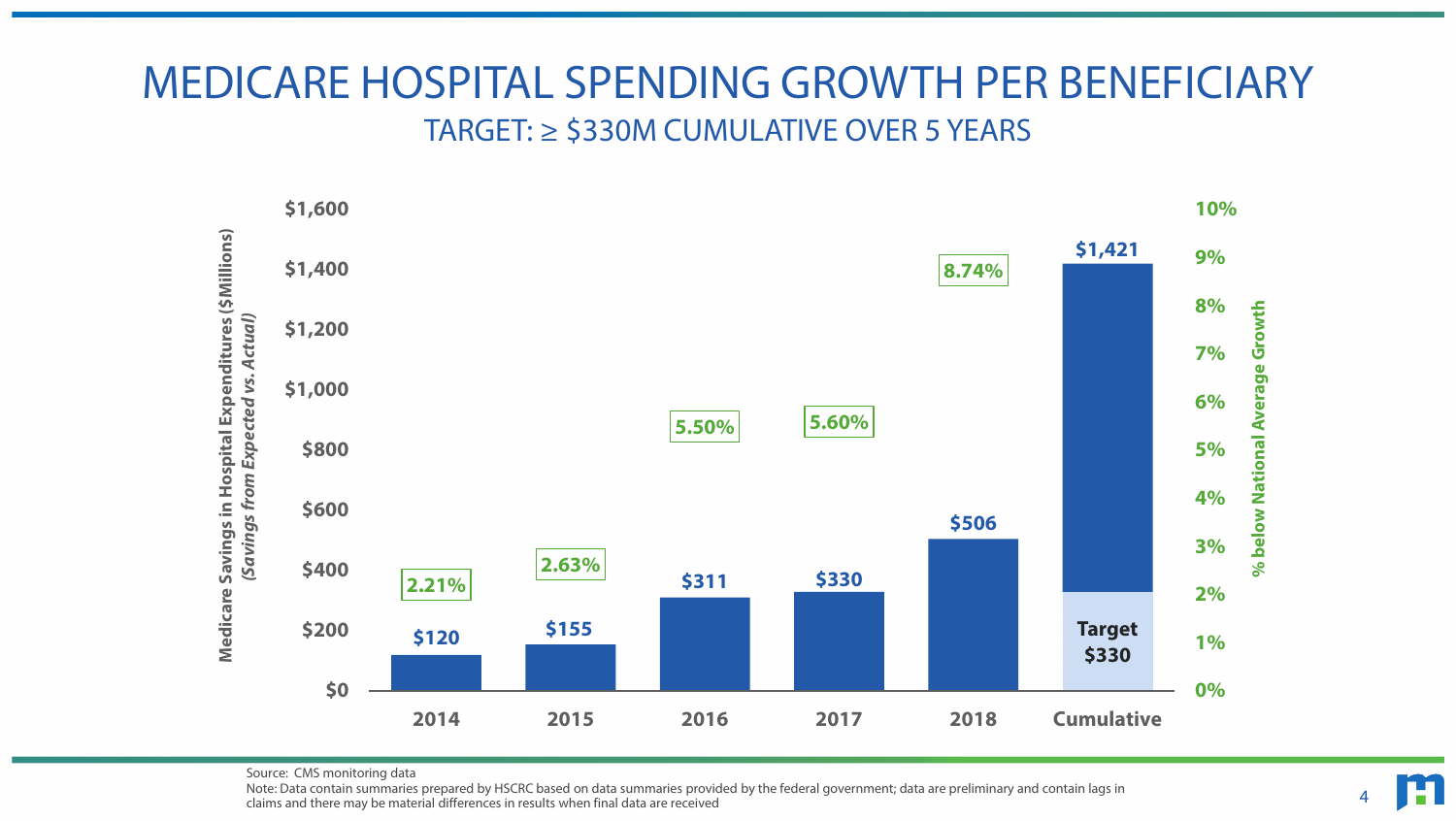#### MEDICARE ALL-PROVIDER SPENDING GROWTH PER BENEFICIARY TARGET: < NATIONAL AVERAGE GROWTH RATE FROM 2013 BASE YEAR



Source: CMS monitoring data

Note: Data contain summaries prepared by HSCRC based on data summaries provided by the federal government; data are preliminary and contain lags in claims and there may be material differences in results when final data are received

5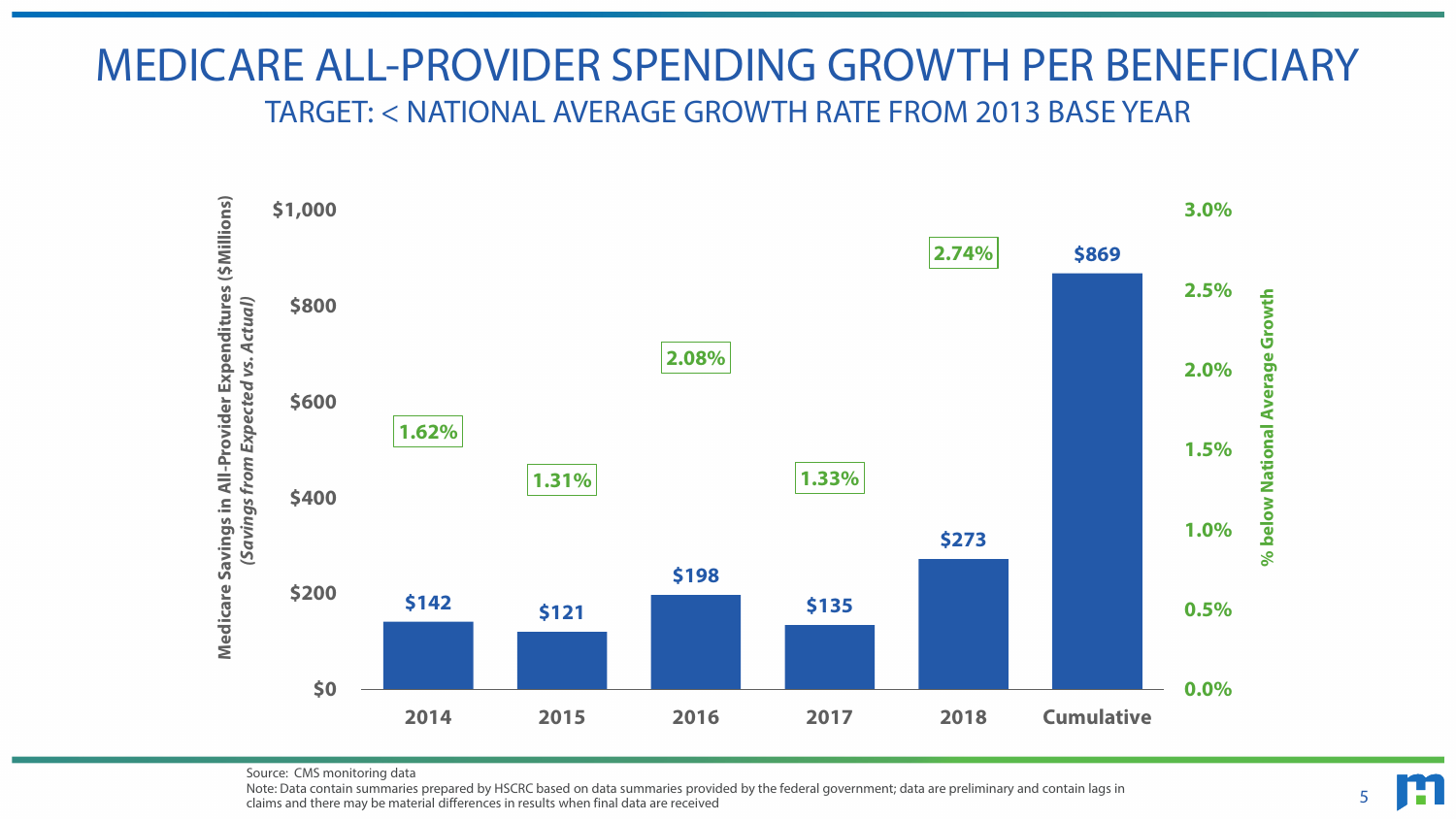# MEDICARE READMISSION RATE

#### TARGET: ≤ NATIONAL AVERAGE AT THE END OF YEAR 5



Source: CMS monitoring data

Note: Data contain summaries prepared by HSCRC based on data summaries provided by the federal government; data are preliminary and contain lags in claims and there may be material differences in results when final data are received